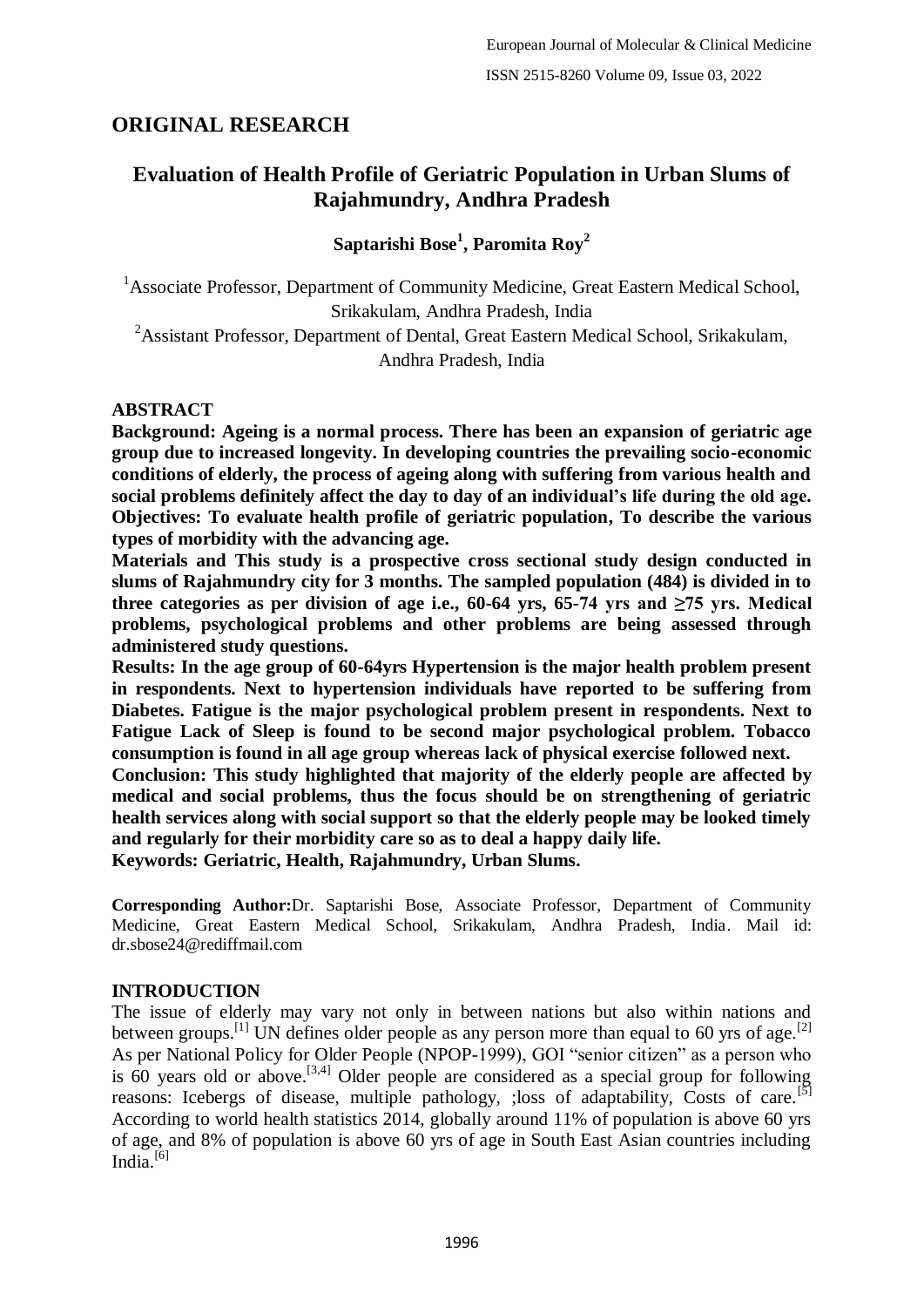The share of older population (aged 60 years or over) worldwide have increased from 9.2 per cent in 1990 to 10.4 per cent in 2005 and will continue to grow as a proportion of the world population, reaching 21.7 per cent by 2050. In other words during 2050 every one individual in five will belong to geriatric age group,<sup>[7]</sup> As per Census 2011, the proportion of older people is 8.14% which will increase to 10.7% in 2021 and 12.4% in 2026.<sup>[8,9]</sup> Around 1/8th of world's elderly population lives in India. If the population of India is divided in to three major groups, i.e. 0-14 yrs, 15-59yrs and 60yrs & above we can make out that proportion of population more than 60 yrs increasing in a rapid rate. The grey population which accounted for 6.7% in 1991 might increase to more than 10% of its share by the year  $2021$ .<sup>[9]</sup>

Also old people have limited regenerative abilities and are more prone to disease, syndromes, and sickness as compared to other adults.<sup>[10]</sup> However, due to rapid increasing trend of nuclear family set-ups in India in recent years the elderly people are tend to be exposed to emotional, physical and financial insecurity in the years to come. However in coming years in India geriatric population is expected to face physical, emotional and financial crisis because of the hasty change in the social scenario along with increase set up of nuclear families. That's why in India, percentage wise graying might not be very rapid, but due to its huge size planning for the elderly is a big challenge for the policy makers. The problems faced by the females are more critical compared to that of male due to low literacy rate, customary ownership of property by men and majority of women being not in labour force during their prime age with only very few in the organized sector.<sup>[11,12]</sup> To develop requisite policy programme for the elderly population, there is a need for a study of elderly persons on various aspects and initiate social, economic and health policy debate about ageing in India. To develop requisite policy programmes for the geriatric population, there is a need for a study for the geriatric population on various aspects and initiate health, social and economical debate about ageing in India. But there is a serious dearth of datasets and analyses to identify the emerging areas of key concern and immediate intervention.<sup>[13,14]</sup>

Abnormal motor function, audio-visual degeneration and so on; they also include functional incapacitation due to changes in human organs and frailties. The nuclearisation of families, depletion of intergenerational bonds and reversal in care-giving role played by families may be only a few examples with serious implications for the ageing and later life health.<sup>[14,15]</sup>

## **Objectives**

- 1. To evaluate health profile of geriatric population
- 2. To describe the various types of morbidity with the advancing age.

## **MATERIALS & METHODS**

A community based, cross-sectional study was conducted for a period of three months (September 2019 to November 2019) in the urban slums of Rajahmundry, Andhra Pradesh. The study area included the slums in the field practice area of the Urban Health Training Centre (UHTC) attached to the Dept. of Community Medicine, GSL Medical College, Rajahmundry. The UHTC caters to a total population of 34,000 in 10 Slums. Among them 5 slum areas consisting a total population of about 18,000 were randomly selected.

## **Inclusion and exclusion criteria:**

Elderly who were aged 60 and above at the time of study, residing in the study area during data collection and who gave consent on a voluntary basis to participate in the study were included. People who did not comply with the inclusion criteria were excluded. Further for confirmation of age and to avoid recall bias, only those people were selected who any kind of identity card had issued by any government body with details of the person.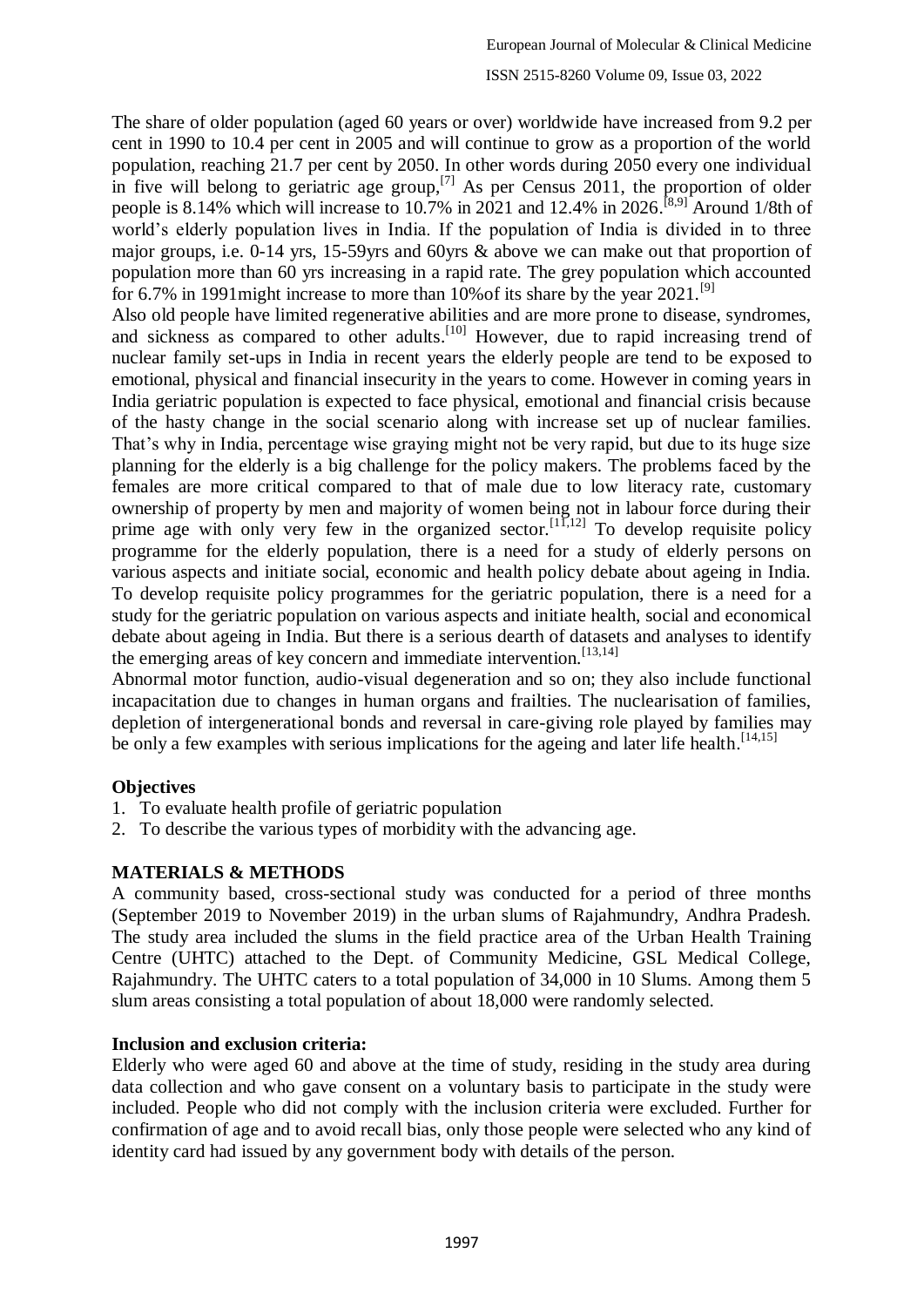Among the population of 18,000 there were 496 elderly people who fulfilled the inclusion criteria. Data was collected from 484 people, since the remaining people were not available despite three consecutive visits to their house.

## **Data Collection:**

The list of geriatric people was taken from the records in the UHC register. With the help of ANM and MSW, every house of elderly was visited. After informing them about the complete details of the study and taking their verbal consent, they were interviewed and data was collected using a pre-designed and pre-tested proforma along with Sphygmomanometer, weight machine, measuring tape and torch and information was noted. The questionnaire used in the study was translated to vernacular language and validated by the experts. Confidentiality was assured throughout the study to the participants. Data was collected from 484 elderly people who were available during our visit and the sampled population was divided in to three categories as per age i.e., 60-64 yrs, 65-74 yrs and  $\geq$ 75 yrs. Issues like medical problems, psychological problems and other problems are being assessed through administered study questions.

#### **Statistical Analysis**

The collected data was entered in Microsoft excel spreadsheet and double checked for errors. Data was analysed using SPSS software version 22.0. Descriptive statistics were expressed as percentage. Chi-square test was applied to find an association between two categorical variables. A P value of  $\leq$  0.05 was deemed statistically significant.

#### **Ethics Statement**

The study was approved by the Ethical Committee of the Institute. Informed consent was obtained from each patient.



# **RESULTS**

#### **[Table 1] Socio-demographic characteristics:**

Out of 484 participants 289 (60%) were males and 195 (40%) were females. A major fraction 189 (65%) of male participants belonged in the age group of 65-74 years, whereas 113 (58%)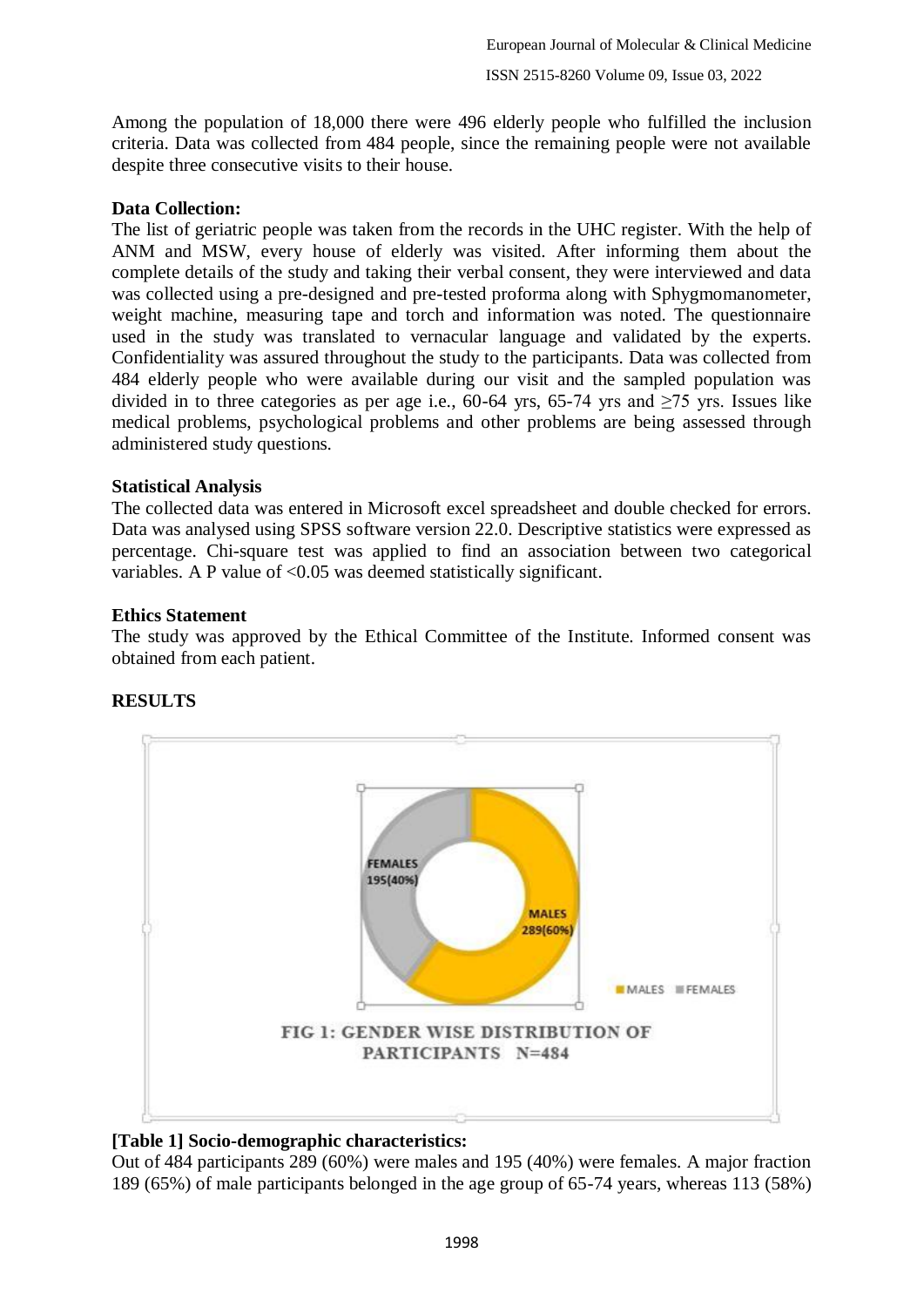females were in 60-64 yrs age group. A joint family system was seen among the population interviewed to be the most common (66%), followed by the nuclear family (34%). Majority (68%) of the subjects were observed married, (27%) of the elderly men were widower while (26%) of the women were widow among the total subjects. Majority of male respondents had completed secondary education (48%) while most female had studied till primary education (42%).

|                                      |                      | TABLE -1 SOCIO DEMOGRAPHIC PROFILE OF PARTICIPANTS |                    |
|--------------------------------------|----------------------|----------------------------------------------------|--------------------|
| <b>DEMOGRAPHIC</b><br><b>FACTORS</b> | MALE (N = 289) NO. % | FEMALE (N= 195) NO. %                              | TOTAL (N=484)NO. % |
| AGE IN YEARS                         |                      |                                                    |                    |
| $60-64$ yr                           | 66(23%)              | 113(58%)                                           | 179                |
| 65-74yr                              | 189(65%)             | 66(34%)                                            | 255                |
| >75Yr                                | 34(12%)              | 16(8%)                                             | 50                 |
| <b>TYPE OF FAMILY</b>                |                      |                                                    |                    |
| <b>JOINT</b>                         | 198(69%)             | 122(63%)                                           | 320(66%)           |
| <b>NUCLEAR</b>                       | 91(31%)              | 73(37)                                             | 164(34%)           |
| <b>MARTIAL STATUS</b>                |                      |                                                    |                    |
| <b>MARRIED</b>                       | 194(67%)             | 136(70%)                                           | 330(68%)           |
| <b>UNMARRIED</b>                     | <b>NIL</b>           | <b>NIL</b>                                         | <b>NIL</b>         |
| <b>SEPERATED</b>                     | 17(6%)               | 08(4%)                                             | 25(5%)             |
| WIDOW/WIDOWER                        | 78(27%)              | 51(26%)                                            | 129(27%)           |
| <b>EDUCATIONAL STATUS</b>            |                      |                                                    |                    |
| <b>IILITERATE</b>                    | 73(25%)              | 67(34%)                                            | 140(29%)           |
| <b>LITERATE</b>                      | <b>NIL</b>           | <b>NIL</b>                                         | <b>NIL</b>         |
| PRIMARY                              | 48(17%)              | 82(42%)                                            | 130(27%)           |
| <b>SECONDARY</b>                     | 138(48%)             | 41(21%)                                            | 179(37%)           |
| <b>GRADUATE</b>                      | 30(10%)              | 05(3%)                                             | 35(7%)             |
| <b>POST GRADUATE</b>                 | <b>NIL</b>           | <b>NIL</b>                                         | <b>NIL</b>         |

## **[Table 2] Health Problems in various geriatric age group**

In the age group of 60-64yrs Hypertension was the major health problem present in 124 (69%) respondents. Next to hypertension 107 (60%) individuals have reported to be suffering from Diabetes. Skin problems are present only in 18 (10%) study subjects. In the age group of 65-74 yrs Hypertension 184(72%) is the most common medical problem whereas skin problem 22(9%) constitute the least found medical problem. Hyper tension is the chief complaint found in 38(76%) respondents in the age group more than 75 yrs and Skin problems 03(6%) is the least medical compliant found in this study. Over all Hypertension and Diabetes constitute the major medical problems found in all age groups.

|                                       | TABLE -2 MEDICAL PROBLEM REPORTED IN VARIOUS GERIATRIC AGE GROUP |                           |                        |
|---------------------------------------|------------------------------------------------------------------|---------------------------|------------------------|
| <b>MEDICAL PROBLEMS</b>               | 60-64YR (%)<br>$(N=179)$                                         | 65-74 YR (%)<br>$(N=255)$ | >75 YR (%)<br>$(N=50)$ |
| <b>HYPERTENSION</b>                   | 124(69%)                                                         | 184(72%)                  | 38(76%)                |
| <b>DIABETES</b>                       | 107(60%)                                                         | 158(62%)                  | 21(42%)                |
| <b>JOINT PAIN</b>                     | 89(50%)                                                          | 117(46%)                  | 20(40%)                |
| <b>VISION PROBLEM</b>                 | 106(59%)                                                         | 142(57%)                  | 29(38%)                |
| PILES                                 | 45(25%)                                                          | 88(35%)                   | 11(22%)                |
| <b>SKIN PROBLEMS</b>                  | 18(10%)                                                          | 22(9%)                    | 03(6%)                 |
| <b>HEARING PROBLEMS</b>               | 37(21%)                                                          | 71(28%)                   | 18(36%)                |
| <b>GASTRIC PROBLEMS</b>               | 21(12%)                                                          | 39(15%)                   | 20(40%)                |
| <b>URINARY PROBLEMS</b>               | 27(15%)                                                          | 34(13%)                   | 07(14%)                |
| <b>ORAL HEALTH</b><br><b>PROBLEMS</b> | 31(17%)                                                          | 42(16%)                   | 16(32%)                |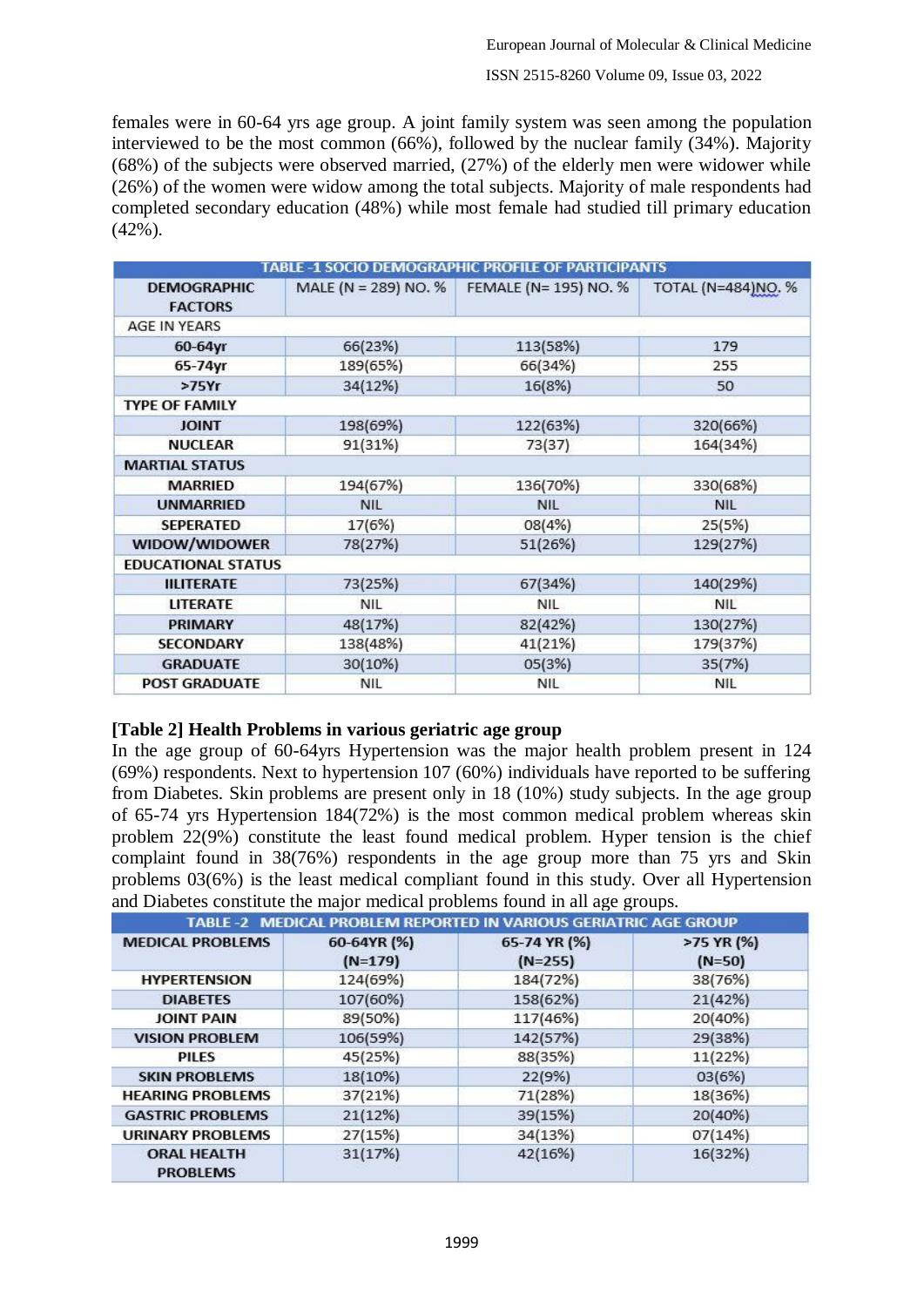## **[Table 3] Psychological Problems in various geriatric age group**

It was found that 58%,56%and 62% of people suffered from fatigue followed by lack of sleep in the age group of 60-64 years, 65-74 years and >75 years respectively. That's why fatigue was seen as major psychological problem in our study followed by lack of sleep. Depression and Loneliness were the least found psychological problem in study subjects.

| TABLE -3 PSYCOLOGICAL PROBLEM REPORTED IN VARIOUS GERIATRIC AGE GROUP |                          |                           |                        |
|-----------------------------------------------------------------------|--------------------------|---------------------------|------------------------|
| <b>PSYCOLOGICAL</b><br><b>PROBLEM</b>                                 | 60-64YR (%)<br>$(N=179)$ | 65-74 YR (%)<br>$(N=255)$ | >75 YR (%)<br>$(N=50)$ |
| UNEXPAINED<br><b>WEAKNESS/ FATIGUE</b>                                | 104(58%)                 | 142(56%)                  | 31(62%)                |
| <b>LACK OF SLEEP</b>                                                  | 82(46%)                  | 114(45%)                  | 24(48%)                |
| <b>ANXIETY</b>                                                        | 34(19%)                  | 56(22%)                   | 12(24%)                |
| <b>DEPRESSION</b>                                                     | 22(12%)                  | 22(09%)                   | 05(10%)                |
| <b>LONLINESS</b>                                                      | 27(15%)                  | 31(12%)                   | 07(14%)                |
| <b>RESTLESSNESS</b>                                                   | 24(13%)                  | 29(11%)                   | 07(14%)                |

#### **[Table 4] Other Problems in various geriatric age group**

Tobacco use was a major problem in all the three age group that is 65%, 71%, 84% and it was followed by reduced physical activity which was 60%,58%, 78% in the age group 60- 64,65-74,>75years respectively.

| TABLE -4 OTHER PROBLEMS REPORTED IN VARIOUS GERIATRIC AGE GROUP |                          |                           |                        |  |
|-----------------------------------------------------------------|--------------------------|---------------------------|------------------------|--|
| <b>OTHER PROBLEMS</b>                                           | 60-64YR (%)<br>$(N=179)$ | 65-74 YR (%)<br>$(N=255)$ | >75 YR (%)<br>$(N=50)$ |  |
| <b>MALNUTRITION</b>                                             | 51(28%)                  | 74(29%)                   | 12(24%)                |  |
| <b>LOW PHYSICAL</b><br><b>ACTIVITY</b>                          | 107(60%)                 | 149(58%)                  | 39(78%)                |  |
| <b>SEDENTARY</b><br><b>BEHAVIOUR</b>                            | 48(27%)                  | 58(23%)                   | 25(50%)                |  |
| <b>TOBACCO USE</b>                                              | 116(65%)                 | 181(71%)                  | 42(84%)                |  |
| <b>ALCOHOL USE</b>                                              | 77(43%)                  | 41(16%)                   | 03(6%)                 |  |

## **DISCUSSION**

## **[Table 1] Socio demographic characteristics:**

In our study, out of the three age categories, the majority (75.67 %) subjects were observed in age group 65-74 years when both male and female groups were combined together. Similar findings were observed (72.40 %) by Balamurugan J et al.<sup>[16]</sup> and (72.30 %) by Lena A et al.<sup>[17]</sup> Observations of gender distribution by Surekha Kishore et al.<sup>[18]</sup> (62.10 %) male, (37.90 %) female and Mohammed Ubaidula et al.<sup>[19]</sup> (55.94 %) male, (44.06%) female are quite similar to our study (60 %) male and (40 %) female. A joint family system was seen to be the most common (66 %) among the population interviewed, similar findings (75.74%) were observed by Mohammed Ubaidula et al.<sup>[19]</sup> A majority of respondents were married (68 %) and (27%) widow/widower, similar findings (47.4 %) married, (43.8 %) widow/ widower were observed by Balamurugan J et al.<sup>[16]</sup> and (47.4 %) married, (43.66 %) widow/widower by Lena A et al.<sup>[17]</sup> Gupta I et al,<sup>[20]</sup> reported (63.0%) illiterate observed in the data of 52nd round, National Sample Survey, India. In our study (39.33 %) observed illiterate, similar findings (45.0 %) were observed by Balamurugan J et al.<sup>16</sup>, (41.1 %) by Lena A et al,<sup>[17]</sup> and (38.6 %) Manikanta P,<sup>[21]</sup> whereas (80.2 %) observed by Singh C et al.<sup>[22]</sup>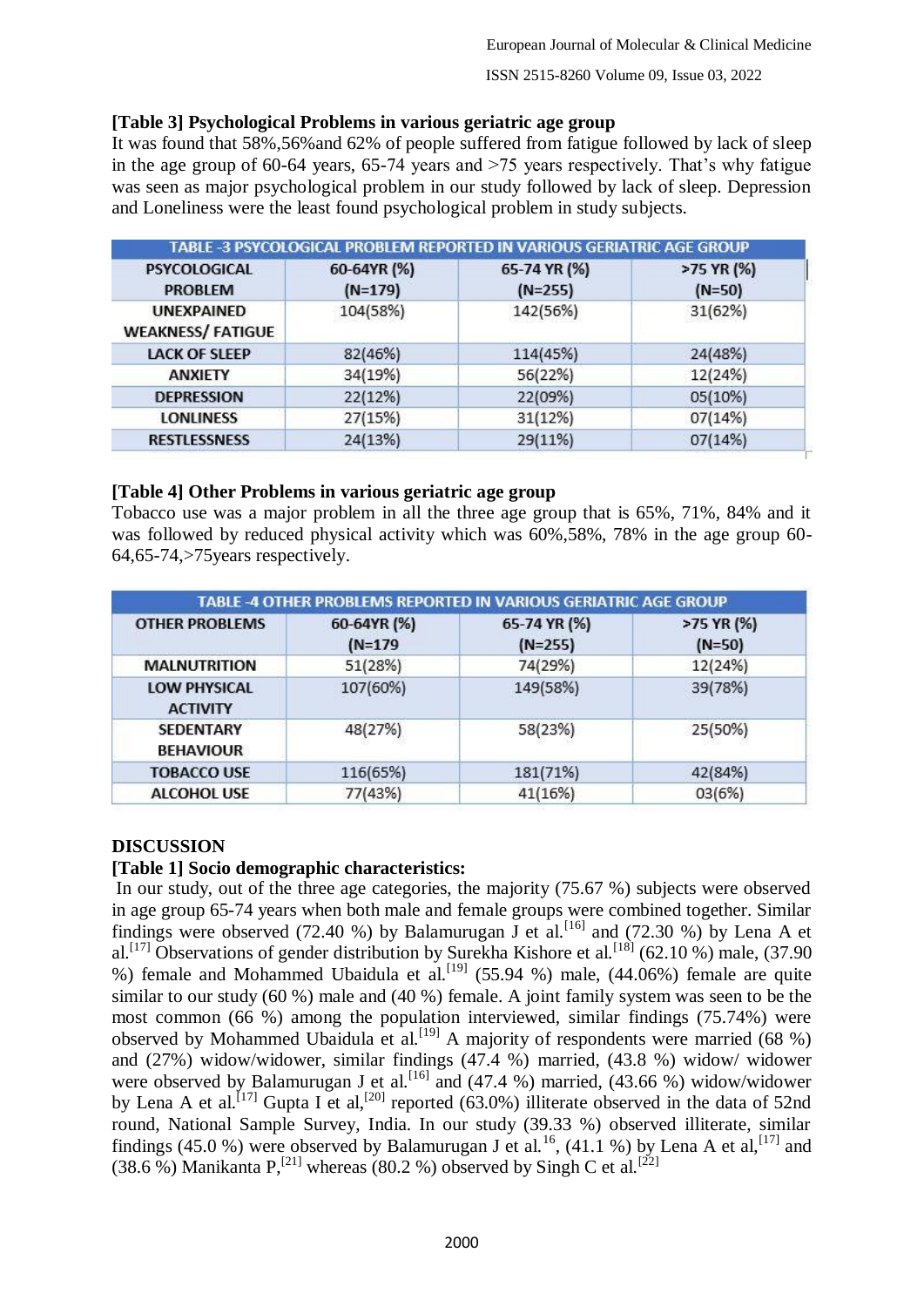## **[Table 2] Health problems of the elderly:**

In the age group of 60-64yrs Hypertension is the major health problem present in 87 (51%) respondents. Next to hypertension 76 (48%) individuals have reported to be suffering from Diabetes. skin problems are present only in 12 (7%) study subjects. In the age group of 65-74 yrs hypertension (63.5%) is the most common medical problem whereas (5.8%) constitute skin problems the least found medical problem. Hyper tension is the chief complaint found in 59(77.6%) respondents in the age group more than 75 yrs and skin problems is the least medical compliant found in this study. Over all Hypertension and Diabetes constitute the major medical problems found in all age groups. In the study by Jadhav V S et al,  $^{[23]}$  and A J Purty et al,<sup>[24]</sup> the prevalence of hypertension was observed in elderly (21.6 %) and (21.59 %) respectively. These findings were comparable (25.0 %) with our study. In contrast, Chadda S L et al,<sup>[25]</sup> reported prevalence rate of hypertension (58.8 %) male and (52.2 %) female. Table 3. Psychological Problems

Fatigue is the major psychological problem present in respondents. Next to Fatigue Lack of Sleep is found to be second major psychological problem. Depression and lonliness are the least found psychological problem in study subjects. Our study findings were similar to a study that showed the extent and correlation of depression among 400 community-dwelling older adults aged 65 years and above in Chennai found the prevalence rate of depression and loneliness to be 14%.<sup>[26]</sup>

## **[Table 4] Other Problems**

Tobacco consumption is found in all age group whereas lack of physical exercise followed next Tobacco use is seen in all ages but most commonly in 65-74 yrs of age. A study of 100 elderly people in Himachal Pradesh found that most of the patients were also smokers and alcoholics.<sup>[27]</sup> Majority of the respondents reported current medical problems (85%). Among these hypertension are equally prevalent in all age group.

## **CONCLUSION**

The care of elderly is drawing more and more attention of the Government and public. It is already a major social and health problem in affluent countries. The study provides data to plan services and programme for betterment of aged hope this study yields valuable information required for the design of the service to be provided for this special group.

## **Acknowledgements:**

We express our sincere gratitude to all the people who participated in the study spending their precious time. We are also thankful to the editor and publisher of this article in this journal.

## **REFERENCES**

- 1. Gurav RB, Kartikeyan S. Problems of geriatric population in an urban area. Bombay Hosp J. 2002;44(1).
- 2. Senior citizen-UN Available athttp://www.un.org/en/index.html; (accessed on 21/12/2014).
- 3. Mishra A, Code QR. Health profile of elderly in urban slums of Cuttack city, Odisha. People. 2005;2025(2050):2075.
- 4. Raj U, Galhotra A. The Maintenance and Welfare of Parents and Senior Citizens Act, 2007-Helping the conditions of the elderly in India. Indian Journal of Community and Family Medicine. 2019 Jul 1;5(2):157.
- 5. Detels R, Beaglehole R, Lansang MA, Gulliford M. Oxford textbook of public health. Oxford University Press; 2011.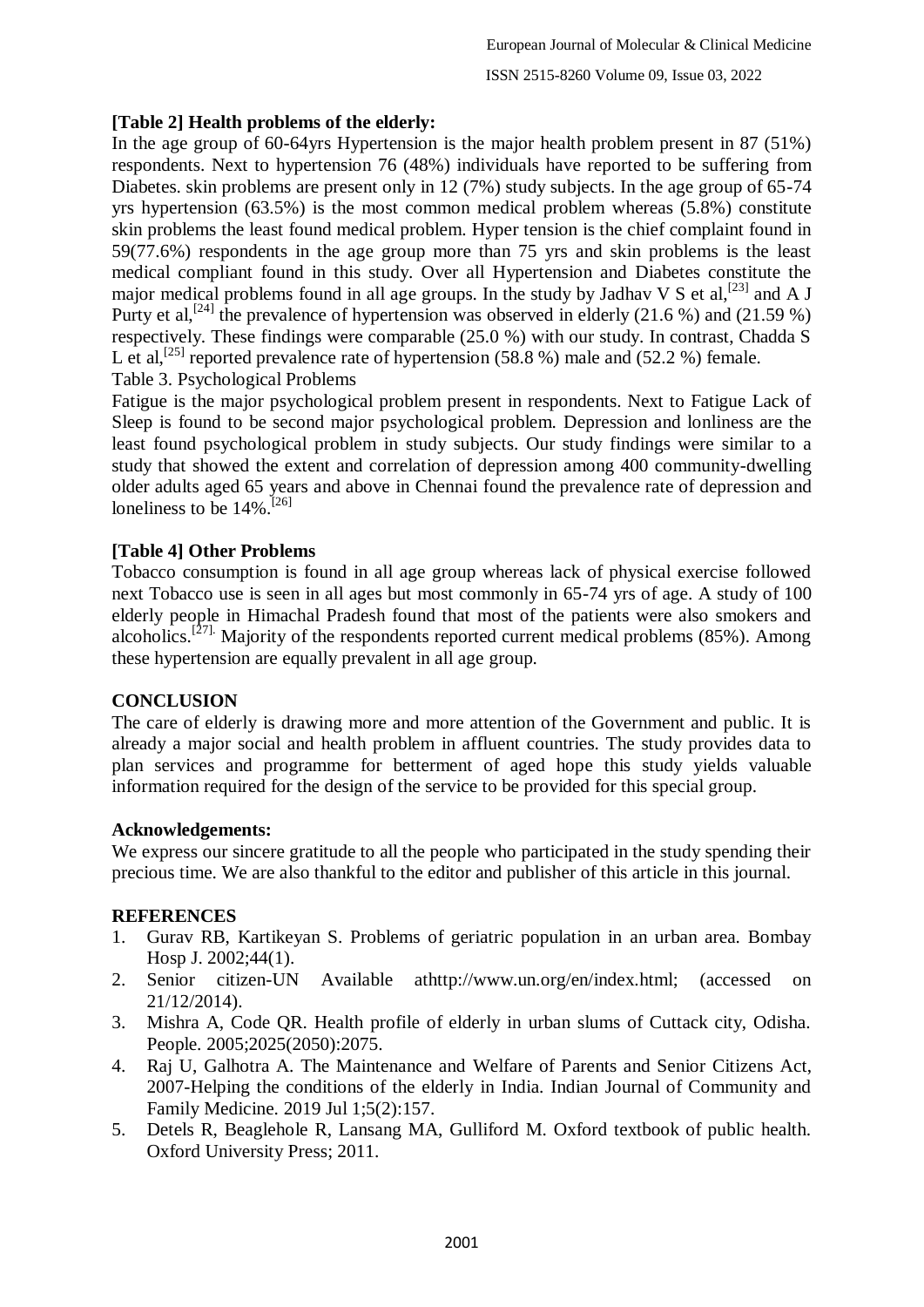- 6. WHO.WorldHealthStatistics2014.Availableat http://apps.who.int/iris/bitstream/10665/112738/1/97 89240692671\_eng.pdf
- 7. State of world population-2013. Available at http://www.unfpa.org/publications/stateworldpopulation-2013 (accessed on 02/03/2014).
- 8. Operational guide lines for NPHSCE-Government of India. Available at http://www.mohfw.nic.in/showfile.php (Accessed on 04/03/2015).
- 9. Age care statistics. Available from: http:// www.helpageindia.com (Accessed on 08/04/2015).
- 10. Irudaya Rajan S. Demography of ageing. In: Dey AB, editor. Ageing in India, Situational analysis and planning for the future. New Delhi: Rakmo Press; 2003.
- 11. Shah B, Prabhakar AK. Chronic morbidity problem among elderly. Indian Journal of Respiratory Medicine 1997; (106): 265-272.
- 12. Kartikeyan S, Pedhambkar BS, Jape MR. Social security the Global Scenario. Indian J Occup Health. 1999;42(2):91-8.
- 13. Reddy PH. The health of the aged in India. Health Transition Review. 1996 Jan 1:233- 44.
- 14. Goel PK, Garg SK, Singh JV, Bhatnagar M, Chopra H, Bajpai SK. Unmet needs of the elderly in a rural population of Meerut. Indian J Community Med. 2003 Oct 1;28(4):165- 6.
- 15. Alam M. Ageing in India: Socio-economic and health dimensions. Academic Foundation; 2006.
- 16. Balamurugan J, Ramathirtham G. Health problems of aged people, IJRSS, 2012 ; 2(3) : 139-150.
- 17. Lena A, Ashok K, Padma M, Kamath V, Kamath A. Health and social problems of the elderly: A cross-sectional study in Udupi Taluk, Karnataka. Indian journal of community medicine: official publication of Indian Association of Preventive & Social Medicine. 2009 Apr;34(2):131.
- 18. Manikanta PA. Study on the health status of the tribal elderly of Andhra Pradesh. Indian Journal of Research. 2013;2(10):188-90.
- 19. Kishore S, Juyal R, Semwal J, Chandra R. Morbidity profile of elderly persons. Eye. 2007;36(31):30-45.
- 20. Ubaidulla M, Inamdar IF, Aswar NR, Doibale MK, Narkhede MG. Medical and psychosocial profile of geriatric population in field practice area of Nanded, India. J Dent Med Sci. 2014;13(3):29-33.
- 21. Gupta I, Sankar D. Health of the elderly in India: a multivariate analysis. Institute of Economic Growth; 2002.
- 22. Singh C, Mathur JS, Mishra VN, Singh JV, Singh RB, Garg BS, Kumar A. Social Problems of Aged in a rural population. Indian Journal of Community Medicine. 1995 Jan 1;20(2):24.
- 23. Jadhav VS, Mundada VD, Gaikwad AV Doibale MK, Kulkani AP. IOSR Journal of Pharmacy 2012 Vol. 2(2) 184-88.
- 24. Purty AJ, Bazroy J, Kar M, Vasudevan K, Zacharia P, Panda P. Morbidity pattern among the elderly population in the rural area of Tamil Nadu, India. Turkish Journal of Medical Sciences. 2006 Feb 27;36(1):45-50.
- 25. Chadha SL, Radhakrishnan S, Ramachandran K, Kaul U, Gopinath N. Epidemiological study of coronary heart disease in urban population of Delhi. The Indian journal of medical research. 1990 Dec 1;92:424-30.
- 26. Arora VK, Bedi RS. Geriatric tuberculosis in Himachal Pradesh--a clinico-radiological profile. The Journal of the Association of Physicians of India. 1989 Mar 1;37(3):205-7.